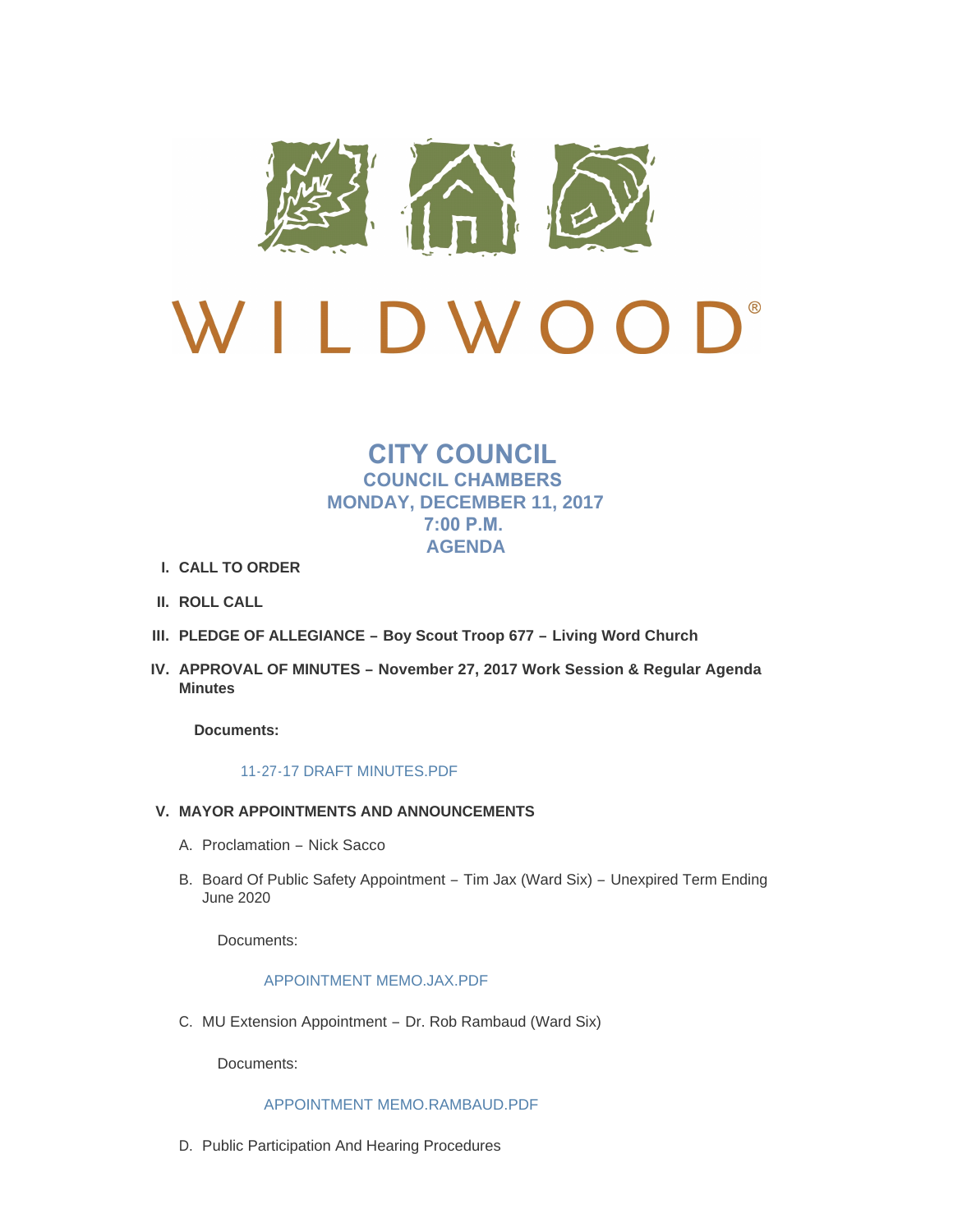# **PUBLIC PARTICIPATION VI.**

# **PUBLIC HEARINGS – None VII.**

# **LEGISLATION VIII.**

#### **UNFINISHED BUSINESS – A.**

BILL #2314 1.

AN ORDINANCE AUTHORIZING THE MAYOR OF THE CITY OF WILDWOOD, MISSOURI, TO EXECUTE A COST APPORTIONMENT AGREEMENT BY AND BETWEEN THE CITY OF WILDWOOD, MISSOURI, AND THE MISSOURI HIGHWAYS AND TRANSPORTATION COMMISSION FOR THE MAINTENANCE OF AESTHETIC ENHANCEMENTS TO THE STATE ROUTE 109 BRIDGE OVER STATE ROUTE 100. *Recommended by the Administration/Public Works Committee* (Second Reading) (Wards – One, Five and Eight)

Direct Budgetary Impact: \$ 119,000

Documents:

#### [BILL 2314.PDF](http://mo-wildwood.civicplus.com/AgendaCenter/ViewFile/Item/13378?fileID=19150)

BILL #2319 2.

AN ORDINANCE ADOPTING THE MUNICIPAL BUDGET AND CAPITAL IMPROVEMENT PROGRAM FOR THE CITY OF WILDWOOD FOR FISCAL YEAR 2018. *Recommended by the City Administrator*  (Second Reading) (Wards – All) Direct Budgetary Impact: \$26,879,875

Documents:

#### [BILL 2319.PDF](http://mo-wildwood.civicplus.com/AgendaCenter/ViewFile/Item/13379?fileID=19206)

BILL #2320 3.

AN ORDINANCE OF THE CITY OF WILDWOOD, MISSOURI AUTHORIZING THE MAYOR TO NEGOTIATE AND EXECUTE AN ADDENDUM TO AND A RENEWAL OF THE POLICE SERVICE AGREEMENT WITH ST. LOUIS COUNTY FOR THE YEAR 2018. *Recommended by the City Administrator* (Second Reading) (Wards – All) Direct Budgetary Impact: \$3,751,473.94

Documents:

#### [BILL 2320.PDF](http://mo-wildwood.civicplus.com/AgendaCenter/ViewFile/Item/13380?fileID=19152)

BILL #2321 4.

AN ORDINANCE BY THE CITY COUNCIL OF THE CITY OF WILDWOOD, MISSOURI AUTHORIZING CHANGES TO THE REGULATIONS GOVERNING THE USE OF TEMPORARY BANNERS IN MULTIPLE ZONING DISTRICT DESIGNATIONS OF THE CITY OF WILDWOOD TO ADDRESS CURRENT APPLICATION INCONSISTENCIES AND IMPROVE THE ENFORCEMENT OF THE SAME, ALL BEING CONSISTENT WITH THE RECOMMENDATION OF THE PLANNING AND ZONING COMMISSION IN ITS REPORT DATED OCTOBER 16, 2017. *Recommended by the Planning and Zoning Commission*  (Second Reading) (Wards – All)

Direct Budgetary Impact: None

Documents:

# [BILL 2321.PDF](http://mo-wildwood.civicplus.com/AgendaCenter/ViewFile/Item/13381?fileID=19153)

BILL #2322 5.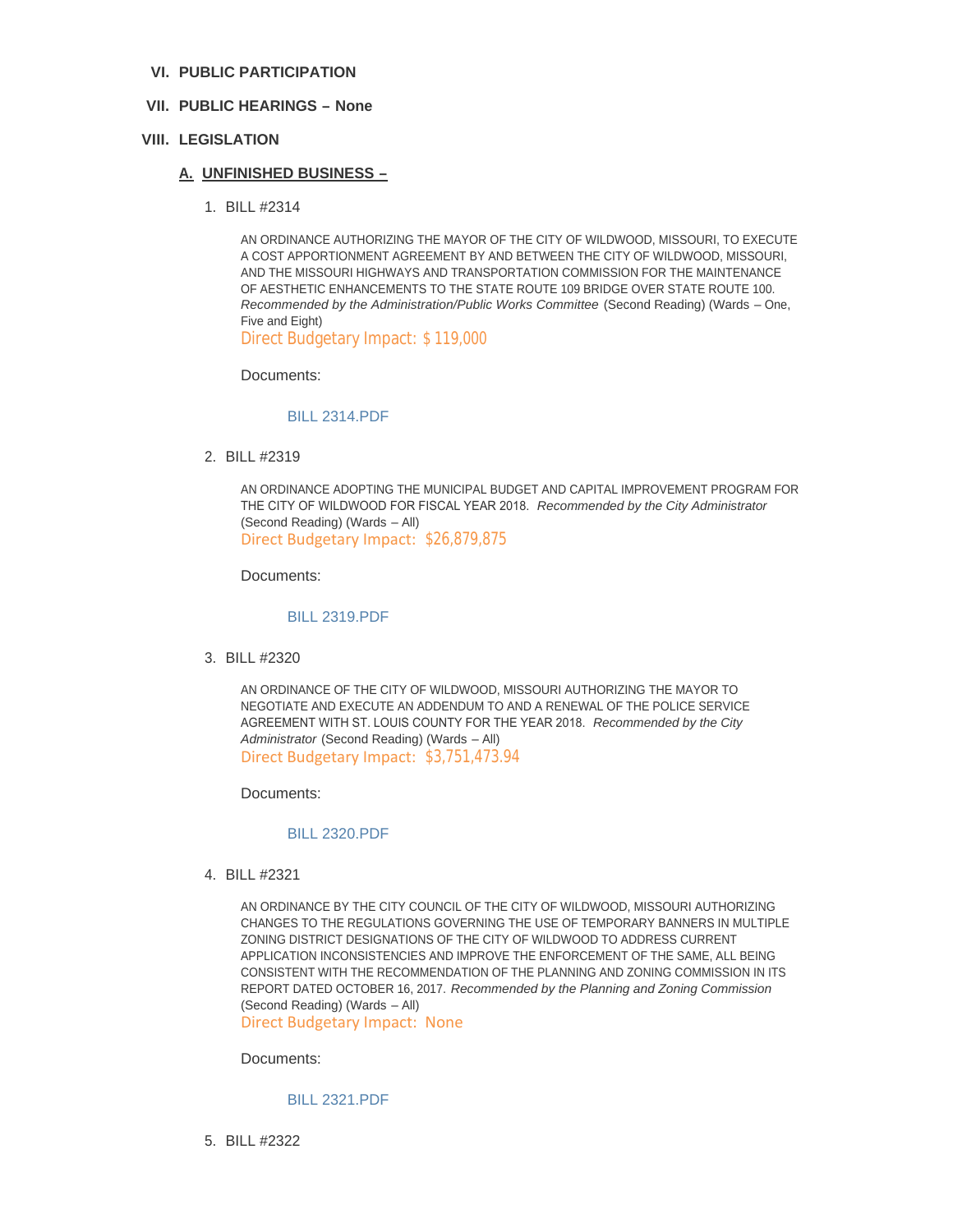AN ORDINANCE BY THE CITY COUNCIL OF THE CITY OF WILDWOOD, MISSOURI APPROVING A RECORD PLAT, TRUST INDENTURE, GENERAL WARRANTY DEED, AND DEPOSIT AGREEMENT, WITH ASSOCIATED LETTERS OF CREDIT, WHICH ARE TO GUARANTEE CERTAIN REQUIRED IMPROVEMENTS, FOR A 44.2-ACRE PORTION OF THE OVERALL 78.8-ACRE RESIDENTIAL DEVELOPMENT AREA, CONTAINING SEVENTY-ONE (71) LOTS, BEING PART OF SECTION 1, TOWNSHIP 44 NORTH, RANGE 3 EAST, CITY OF WILDWOOD, ST. LOUIS COUNTY, MISSOURI, AND, MORE SPECIFICALLY, SITUATED NORTH OF STATE ROUTE 100, WEST OF TAYLOR ROAD, TO BE KNOWN AS *"THE VILLAGES AT BRIGHTLEAF - PLAT ONE*." *Recommended by the Department of Planning* (Second Reading) (Ward – Five)

Direct Budgetary Impact: None

Documents:

[BILL 2322.PDF](http://mo-wildwood.civicplus.com/AgendaCenter/ViewFile/Item/13382?fileID=19187)

BILL #2323 6.

AN ORDINANCE AUTHORIZING A LOT SPLIT PLAT OF A 6.183 ACRE TRACT OF LAND, KNOWN AS 'ADJUSTED LOT A OF THE BOYLE-HOLCOMB ESTATE,' WHICH WAS SUBJECT TO A BOUNDARY ADJUSTMENT PLAT APPROVED IN 2014, WITH SAID TRACT OF LAND BEING LOCATED IN SECTION 25, TOWNSHIP 45 NORTH, RANGE 3 EAST, CITY OF WILDWOOD, ST. LOUIS COUNTY, MISSOURI; AND, MORE SPECIFICALLY, SITUATED ON THE EAST SIDE OF SHEPARD ROAD, NORTH OF ITS INTERSECTION WITH SHEPARD RIDGE ROAD, FOR THE PURPOSES OF SUBDIVIDING IT INTO TWO (2) PARCELS OF GROUND, HEREAFTER TO BE KNOWN AS LOTS 1 AND 2 OF THE LOT SPLIT PLAT OF ADJUSTED LOT A OF BOYLE-HOLCOMB ESTATE. *Recommended by the Department of Planning* (Second Reading) (Ward – Three)

Direct Budgetary Impact: None

Documents:

[BILL 2323.PDF](http://mo-wildwood.civicplus.com/AgendaCenter/ViewFile/Item/13383?fileID=19155)

BILL #2324 7.

AN ORDINANCE BY THE CITY COUNCIL OF THE CITY OF WILDWOOD, MISSOURI AUTHORIZING THE MAYOR OF THE CITY OF WILDWOOD, MISSOURI TO EXECUTE AN AGREEMENT WITH BYRNE SOFTWARE TECHNOLOGIES, INC. FOR THE PROVISION OF A CITY-SPECIFIC SOFTWARE PROGRAM THAT WILL OFFER INFORMATION AND PERMIT MANAGEMENT SOLUTIONS TO UNIQUELY ADDRESS THE DIVERSE NEEDS OF WILDWOOD RESIDENTS, BUSINESSES, AND CUSTOMERS BY ENHANCING TEAM MEMBERS' WORKFLOW AND MAKING PUBLICLY AVAILABLE INFORMATION MORE ACCESSIBLE TO ALL USER GROUPS. *Recommended by the Department of Planning* (Second Reading) (Wards – All)

Direct Budgetary Impact: Not to Exceed \$60,000

Documents:

#### [BILL 2324.PDF](http://mo-wildwood.civicplus.com/AgendaCenter/ViewFile/Item/13384?fileID=19156)

#### **NEW BUSINESS – B.**

BILL #2325 1.

AN ORDINANCE AUTHORIZING THE APPROVAL OF A RECORD PLAT AND A CASH DEPOSIT AGREEMENT, WHICH GUARANTEES REQUIRED IMPROVEMENTS, FOR A FOUR (4) LOT RESIDENTIAL SUBDIVISION THAT IS LOCATED ON A TRACT OF LAND IN SECTION 12, TOWNSHIP 44 NORTH, RANGE 3 EAST, CITY OF WILDWOOD, ST. LOUIS COUNTY, MISSOURI, AND MORE SPECIFICALLY SITUATED ON THE EAST SIDE OF CENTER AVENUE, SOUTH OF MANCHESTER ROAD; HEREAFTER TO BE KNOWN AS "OLD TOWNE PARC." *Recommended by the Department of Planning* (First Reading) (Ward – Eight)

Direct Budgetary Impact: None

Documents: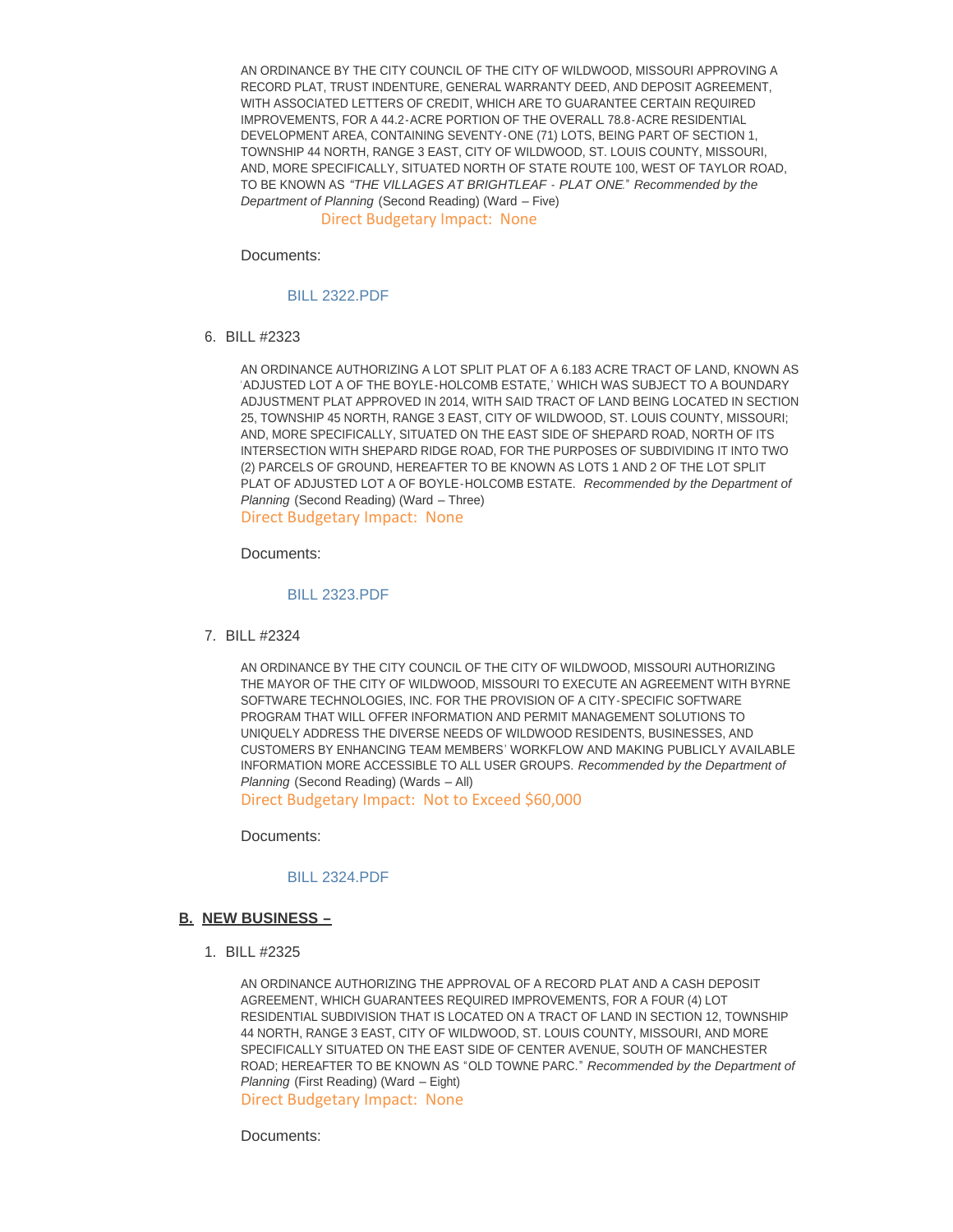#### [BILL 2325.PDF](http://mo-wildwood.civicplus.com/AgendaCenter/ViewFile/Item/13386?fileID=19157)

BILL #2326 2.

AN ORDINANCE BY THE CITY COUNCIL OF THE CITY OF WILDWOOD AUTHORIZING THE CONSOLIDATION OF TWO (2) TRACTS OF LAND, KNOWN AS PARCELS 1 AND 2, BOTH BEING LOCATED IN THE SOUTHEAST QUARTER OF SECTION 32, TOWNSHIP 45 NORTH, RANGE 3 EAST, CITY OF WILDWOOD, ST. LOUIS COUNTY, MISSOURI (IDENTIFIED BY ST. LOUIS COUNTY ASSESSOR'S LOCATOR NUMBERS 22X410114 AND 22X410105) AND, MORE SPECIFICALLY, SITUATED ON THE SOUTH SIDE OF WILD HORSE CREEK ROAD, WEST OF RIEGER ROAD; THEREBY CREATING A SINGLE, 10.876 ACRE LOT, TO BE HEREAFTER KNOWN AS THE *THOMA CONSOLIDATION PLAT*. *Recommended by the Department of Planning* (First Reading) (Ward – One)

Direct Budgetary Impact: None

Documents:

#### [BILL 2326.PDF](http://mo-wildwood.civicplus.com/AgendaCenter/ViewFile/Item/13387?fileID=19158)

BILL #2327 3.

AN ORDINANCE OF THE CITY OF WILDWOOD, MISSOURI, REVISING THE BUDGET FOR THE CITY OF WILDWOOD, MISSOURI, FOR THE FISCAL YEAR COMMENCING ON JANUARY 1, 2017, AND ENDING ON DECEMBER 31, 2017. *Recommended by the City Administrator* (First Reading) (Wards  $-$  All $)$ 

Direct Budgetary Impact: \$52,541.00

Documents:

#### [BILL 2327.PDF](http://mo-wildwood.civicplus.com/AgendaCenter/ViewFile/Item/13388?fileID=19186)

# **RESOLUTIONS – IX.**

A. RESOLUTION #2017-43

A RESOLUTION BY THE CITY COUNCIL OF THE CITY OF WILDWOOD, MISSOURI AUTHORIZING THE CITY ADMINISTRATOR OF THE CITY OF WILDWOOD, MISSOURI TO EXECUTE AN AGREEMENT WITH ACCELA, INC. FOR THE 2018 PURCHASE OF TEN (10) USER LICENSES FOR ON-GOING ACCESS AND USE OF THE PERMIT MANAGEMENT SYSTEM BEING DEVELOPED FOR THE CITY OF WILDWOOD, MISSOURI BY BYRNE SOFTWARE TECHNOLOGIES, INC. *Recommended by the Department of Planning* (Wards – All)

Direct Budgetary Impact: Not to Exceed \$19,800 annually

Documents:

#### [RESOLUTION 2017-43.PDF](http://mo-wildwood.civicplus.com/AgendaCenter/ViewFile/Item/13390?fileID=19201)

#### **MISCELLANEOUS X.**

- A. APPROVAL OF EXPENDITURES Motion To Grant The Mayor Authority To Approve December 2017 Expenditures. (Wards – All)
- B. Receive And File:

A request for Conditional Use Permits (CUP) from **Missouri American Water (MOAW)** to allow the placement of Data Collection Units (DCU) upon existing emergency alert siren poles within rights-of-way throughout the City of Wildwood in order to facilitate the collection of water meter usage. The Data Collection Units (DCU) are proposed at the following locations:

Documents: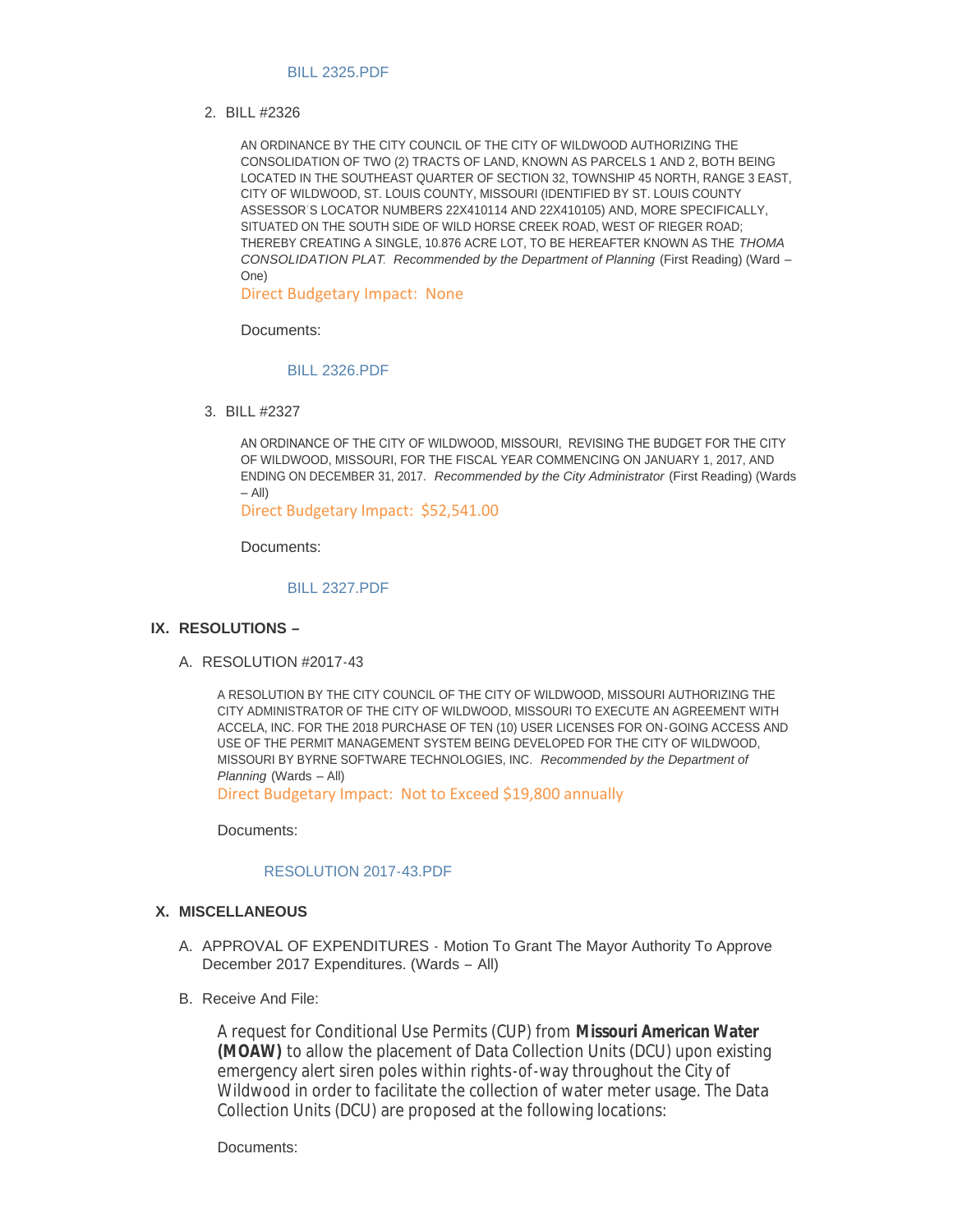#### RECEIVE AND FILE - [MO AMERICAN WATER.PDF](http://mo-wildwood.civicplus.com/AgendaCenter/ViewFile/Item/13393?fileID=19160)

- 1. P.Z. 15-16 MOAW DCU 43 Unit To Be Placed Upon The Existing Emergency Alert Siren Pole Located Within The Northern Right-Of-Way Of Ridge Road (Generally Located Adjacent To 1120 Ridge Road); At The Following Latitude And Longitude: LAT 38.557795/LONG -90.600937 (Ward - Six)
- 2. P.Z. 16-16 MOAW DCU 57 Unit To Be Placed Upon The Existing Emergency Alert Siren Pole Located Within The Southern Right-Of-Way Of Alt Road, At State Route 109 (Generally Located Adjacent To 4000 Alt Road); At The Following Latitude And Longitude: LAT 38.541/LONG -90.63235 (Ward - Six)
- 3. P.Z. 17-16 MOAW DCU 58 Unit To Be Placed Upon The Existing Emergency Alert Siren Pole Located Within The Western Right-Of-Way Of Village Hills Parkway (Generally Located Adjacent To 16505 Willow Glen Drive); At The Following Latitude And Longitude: LAT 38.568697/LONG -90.627732 (Ward - Eight)
- 4. P.Z. 18-16 MOAW DCU 64 Unit To Be Placed Upon The Existing Emergency Alert Siren Pole Located Within The Eastern Right-Of-Way Of Ossenfort Road (Generally Located Adjacent To 19159 Melrose Road); At The Following Latitude And Longitude: LAT 38.574013/LONG -90.720703 (Ward - Six)
- 5. P.Z. 19-16 MOAW DCU 103 Unit To Be Placed Upon The Existing Emergency Alert Siren Pole Located Within The Western Right-Of-Way Of Valley Road (Generally Located Adjacent To 2611 Chatham Place Court); At The Following Latitude And Longitude: LAT 38.610852/LONG -90.597849 (Ward - Two)
- 6. P.Z. 20-16 MOAW DCU 110 Unit To Be Placed Upon The Existing Emergency Alert Siren Pole Located Within The Western Right-Of-Way Of Shepard Road (Generally Located Adjacent To 1339 Shepard Road); At The Following Latitude And Longitude: LAT 38.622574/LONG -90.632279 (Ward - Three)
- 7. P.Z. 21-16 MOAW DCU 111 Unit To Be Placed Upon The Existing Emergency Alert Siren Pole Located Within The Eastern Right-Of-Way Of Wildhorse Parkway Drive (Generally Located Adjacent To 17699 Wildridge Drive); At The Following Latitude And Longitude: LAT 38.641849/LONG -90.632613 (Ward -Two)
- 8. P.Z. 22-16 MOAW DCU 118 Unit To Be Placed Upon The Existing Emergency Alert Siren Pole Located Within The Northern Right-Of-Way Of Manchester Road (Generally Located Adjacent To 17367 Manchester Road); At The Following Latitude And Longitude: LAT 38.580517/LONG -90.65506 (Ward - One)
- 9. P.Z. 23-16 MOAW DCU 123 Unit To Be Placed Upon The Existing Emergency Alert Siren Pole Located Within The Western Right-Of-Way Of Wild Horse Creek Road, At State Route 100 (Generally Located Adjacent To 2300 Wild Horse Creek Road); At The Following Latitude And Longitude: LAT 38.583961/LONG -90.683589 (Ward - One)
- 10. P.Z. 24-16 MOAW DCU 114 Unit To Be Placed Upon The Existing Emergency Alert Siren Pole Located Within The Southern Right-Of-Way Of Wild Horse Creek Road (Generally Located Adjacent To 18440 Wild Horse Creek Road); At The Following Latitude And Longitude: LAT 38.642967/LONG -90.673854 (Ward -One)
- C. Receive And File:

A request by Whalen Custom Homes, via the submittal of a Preliminary Plat for the **Old Towne Parc Subdivision** to the Planning and Zoning Commission for consideration and vote upon it. This proposed subdivision is located in the R-3 10,000 square foot Residence District (Town Center Neighborhood Edge District), and consists of four (4) lots of record totaling approximately 1.4 acres in size, all